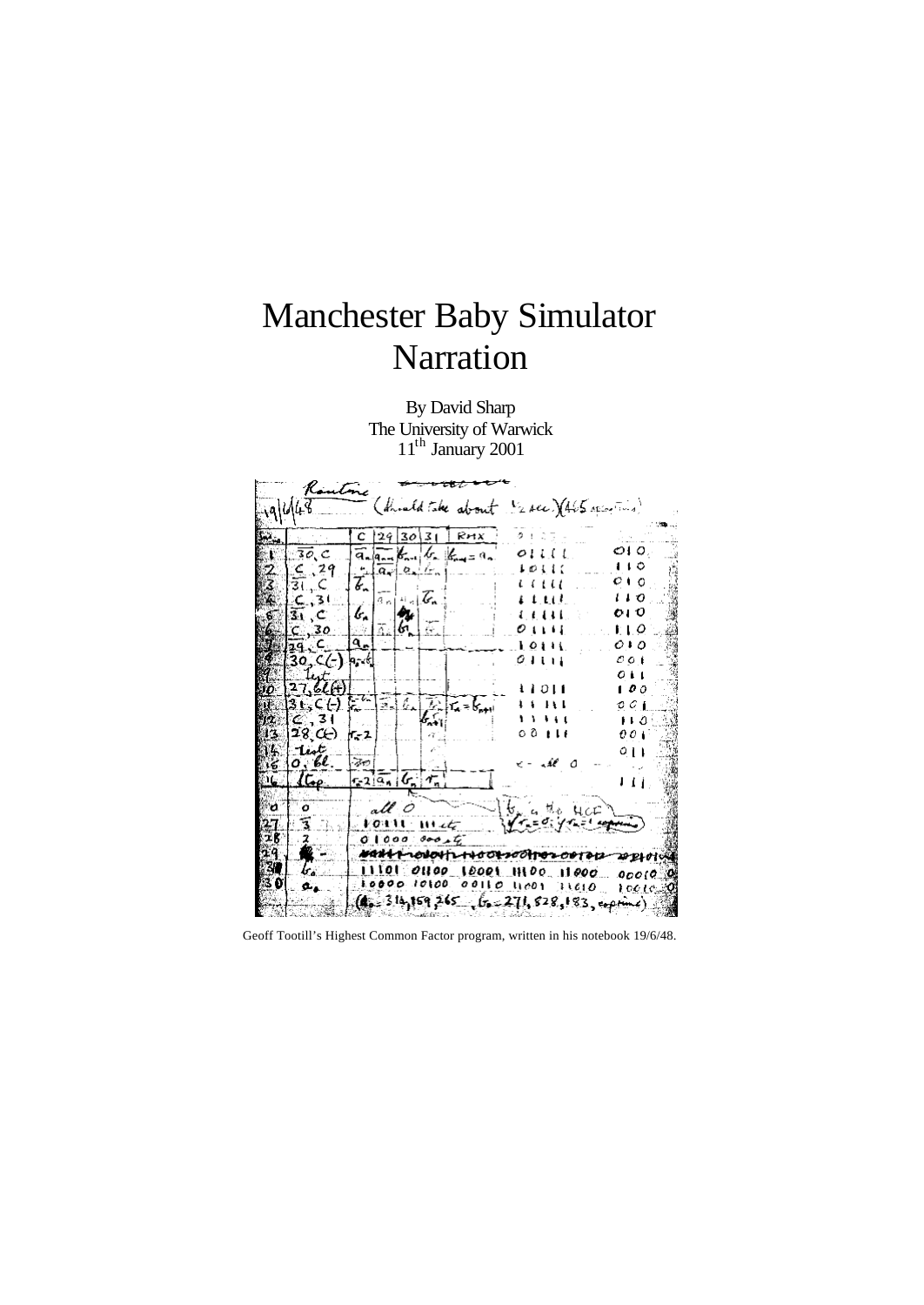## **Recent background<sup>1</sup>**

Between 1996 and 1998 much research was done by the Manchester Computer Conservation Society in building an accurate replica of the 'Baby' (as of  $21<sup>st</sup>$  June 1948) for its  $50<sup>th</sup>$  anniversary. A competition was also staged for people to write programs for the 'Baby', the winning program was run on the replica on the  $21<sup>st</sup>$  June 1998. This rebuild of the replica raised the profile of the Baby and also caused a lot of research into details of the machine that might otherwise have been lost to history.

#### **Historical accuracy**

l

The display presented by the simulator is a stylized version of the original June 1948 Baby. I have made the interface as much like the original as is possible using Java's GUI capability. Great pains have been taken to provide an accurate rendition of the Baby's controls and idiosyncrasies. As well as this original interface, I have borrowed from the "player" notion of Martin Campbell-Kelly's EDSAC simulator (Raul and Hashagen, p. 400) in providing an alternative modern day interface for loading and running the 'Baby'.

The similarities between the original machine and the simulator interface are shown below in Figure 1. It would be easy for someone to learn to operate the original machine from the simulator.



 $<sup>1</sup>$  The history and widespread influence of the development of the Baby is outlined in the introduction to the</sup> user guide.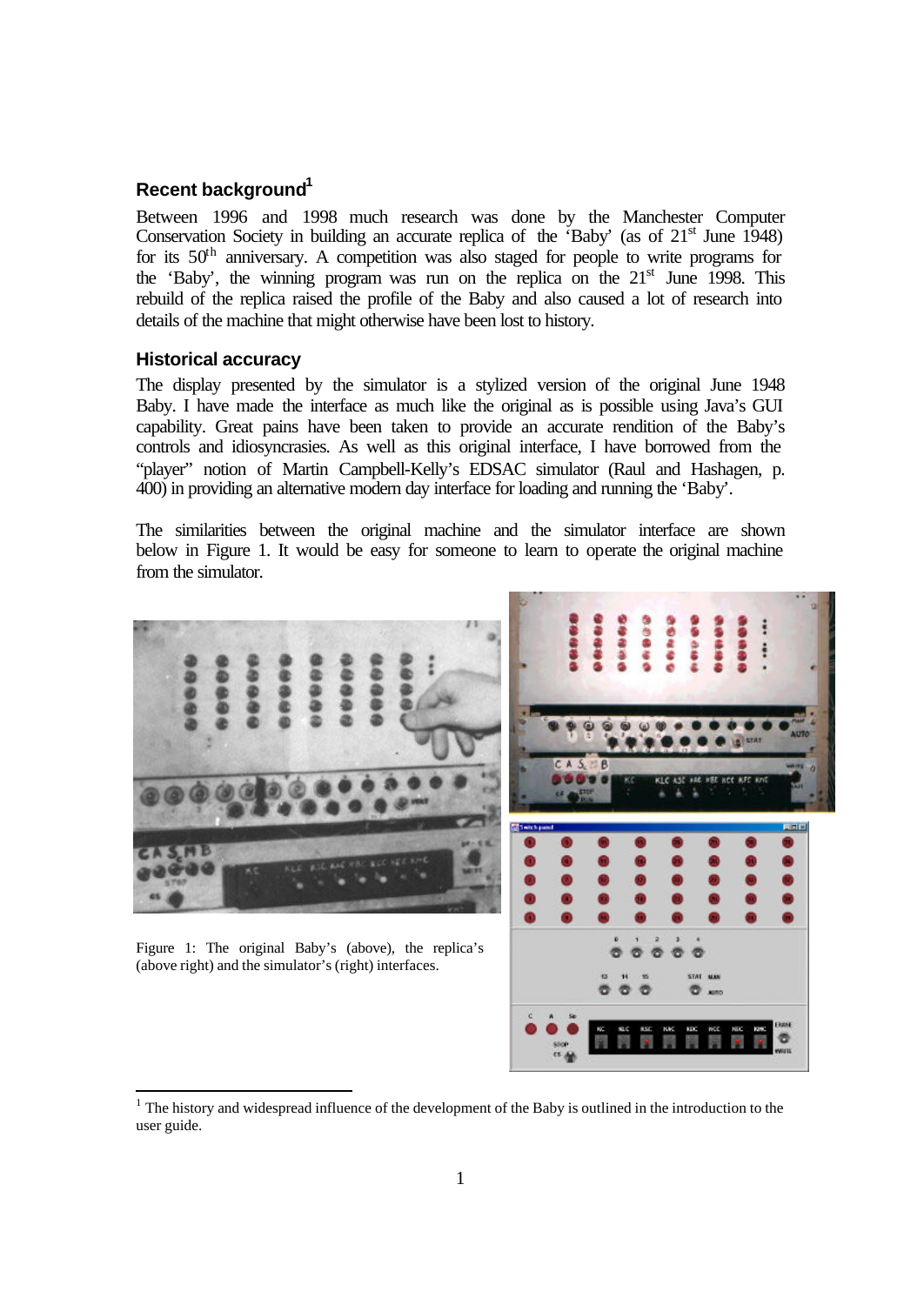The level of historical authenticity achieved is extremely high and much better than any other previous simulator (and there have been several). This is mainly as a result of trying to cover the poorly defined boundary cases of the machine's operation<sup>2</sup> despite the fact that such discrepancies would have been barely noticeable when the machine is running.

Many issues and conflicting sources have arisen during the development of the simulator. The remainder of this document is a description of particularly poignant features that were taken into account, others that have not been considered but not implemented and a description of the sources of information available to me.

### **Switch panel**

It's not clear whether any MAN/AUTO labels are on the STAT switch on the original though they certainly are on the replica (and in the wrong place, due to limited sources at the time of labeling). It is unclear whether erase is at top or bottom on the write/erase switch with secondary sources conflicting (M1SIM and the replica)<sup>3</sup>. It's hard to tell on the original photo (Figure 1) though from looking at it I believe 'write' is at the bottom. The positions of the L and F staticisor switches are not clear on any photo, several holes and surplus switches have been left off my simulator though were unlikely to be present and certainly not used in June 1948.

What appears to be  $S_{\text{c}}$  on the button to select store to be displayed is, according to Chris Burton<sup>4</sup>, S<sub>0</sub> with the right part of the zero covered by masking tape (on both the original and replica).

The colours for the maroon typewriter buttons are sampled from the scanned photo (Figure 1) of the replica. I have attempted to make them appear slightly concave as the originals were.



The position and size of the stop lamp on the original is not clear so it has been placed to the left of the display monitor (mainly to reduce the size of the window). On the replica it is to the left of the CRT at about 10 o clock near the upright of the rack<sup>5</sup>, see Figure 2 ("Both Geoff Tootill and Tom Kilburn have agreed that it is a plausible place though they can't guarantee it." – Chris Burton).

Figure 2: The display monitor on the replica.

<sup>&</sup>lt;sup>2</sup> For example, in manual mode when the 'present instruction' displayed is not the same as the instruction that is executed because that is taken from the staticisor switches.

<sup>3</sup> See Appendix, question 21.

<sup>4</sup> See Appendix, question 14.

<sup>&</sup>lt;sup>5</sup> See Appendix, question 16.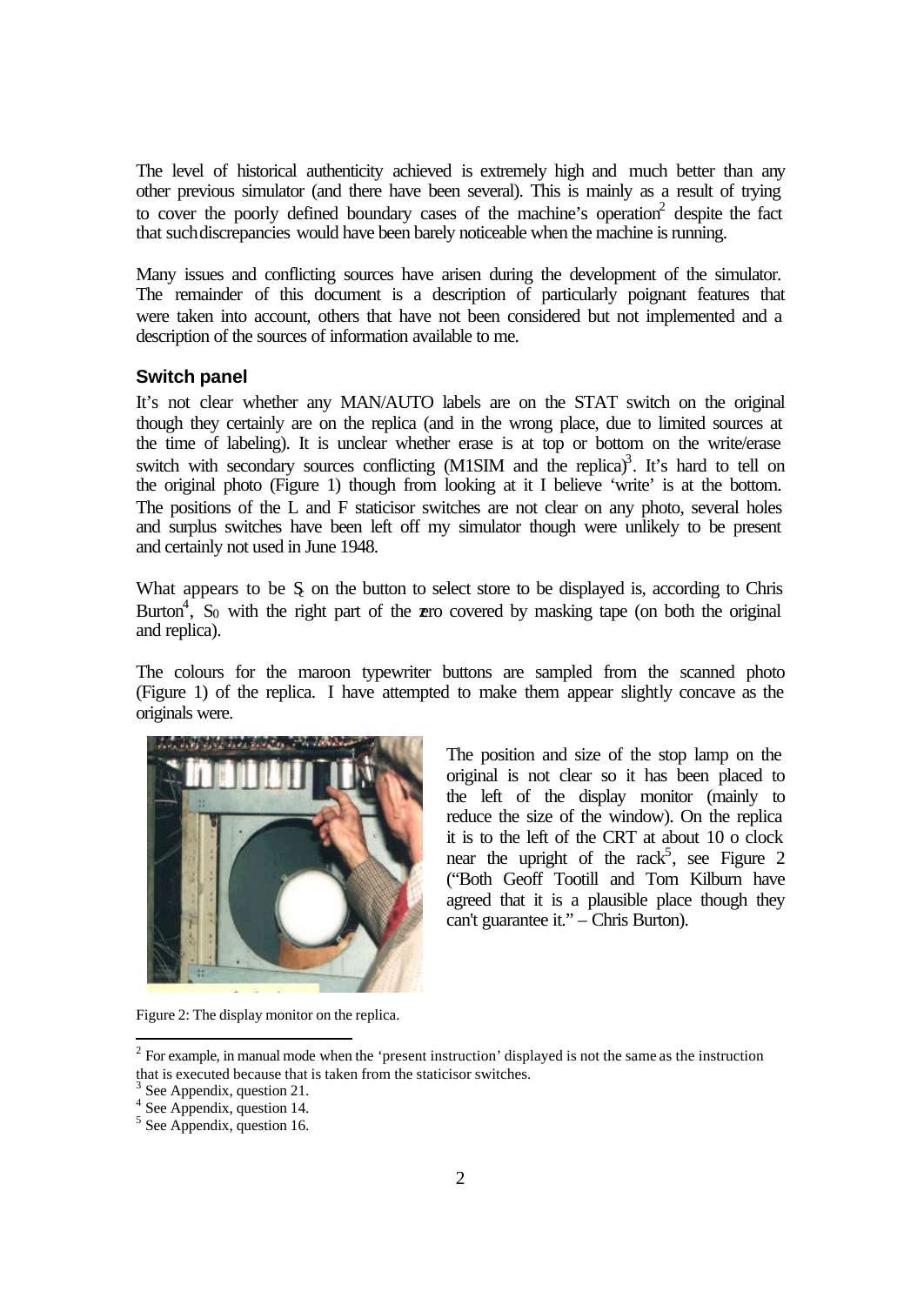The three display select buttons are part of a unit where pushing one locks it in and releases the others, this is simulated when by pressing a button, the previously pressed button is released. Switches which were unconnected in June 1948, KBC, KEC (which clears all storage) and KMC (which clears a multiplier tube, added later) have been left on the diagram since their absence would cause the central black panel not to be representative of the original. In fact, even more true to the original than the replica (which has colours them inaccurately<sup>6</sup>) the colours of these black, grey and red switches is correct on the simulator. I have purposely positioned the STAT switch separated from the F staticisor switches as it was on the original.

The only known inaccuracies are the M and B switches which are present on the replica but not on the simulation<sup>7</sup>. They were present in June 1948 although were not actually used until later. So as to not enlarge the window too much unnecessarily, they have been left off the switch panel. Also, according to Chris Burton, it was only the KC switch which spring returns $8$  (i.e. has to be held down to remain in that position). On the simulator the other clearance switches also spring return as it would be too easy to leave them switched on and counter-intuitive to have to flick them off again.

#### **Display**

The CRT display was circular as is shown on the simulator - it was left resting on an empty valve box to keep it showing through the hole in the casing, the valve box is not displayed.

The display of the Control and Accumulator (misrepresented on other simulators) has been correctly performed. As a result, the Accumulator value is repeated down the display when selected, as are the CI (Control Instruction) and PI (Present Instruction) values when the control is displayed. The PI only existed when the machine was running and for that reason only the CI is displayed when the machine is stopped.

As described in the introduction as an example of the intricate simulation, when a manual instruction is executed (that is one encoded on the staticisor switches) the PI displayed is the one in the store addressed by the CI, not the one that is executed which is encoded on the switches $9$ .

The action line is the line in the store that is specified by the L staticisor switches (when in manual mode) or the Control Instruction (when in automatic mode). When the CRT display is showing the store, the action line was always brighter than any of the other lines, this has been implemented correctly.

The only known inaccuracy is that the PI should be visible momentarily if the control is displayed when a single instruction is executed (by pressing KC) at the moment this isn't done.

l

 $<sup>6</sup>$  See Appendix, question 18.</sup>

<sup>&</sup>lt;sup>7</sup> See Appendix, questions 12 and 13.

<sup>&</sup>lt;sup>8</sup> See Appendix, question 20.

<sup>&</sup>lt;sup>9</sup> See Appendix, question 23.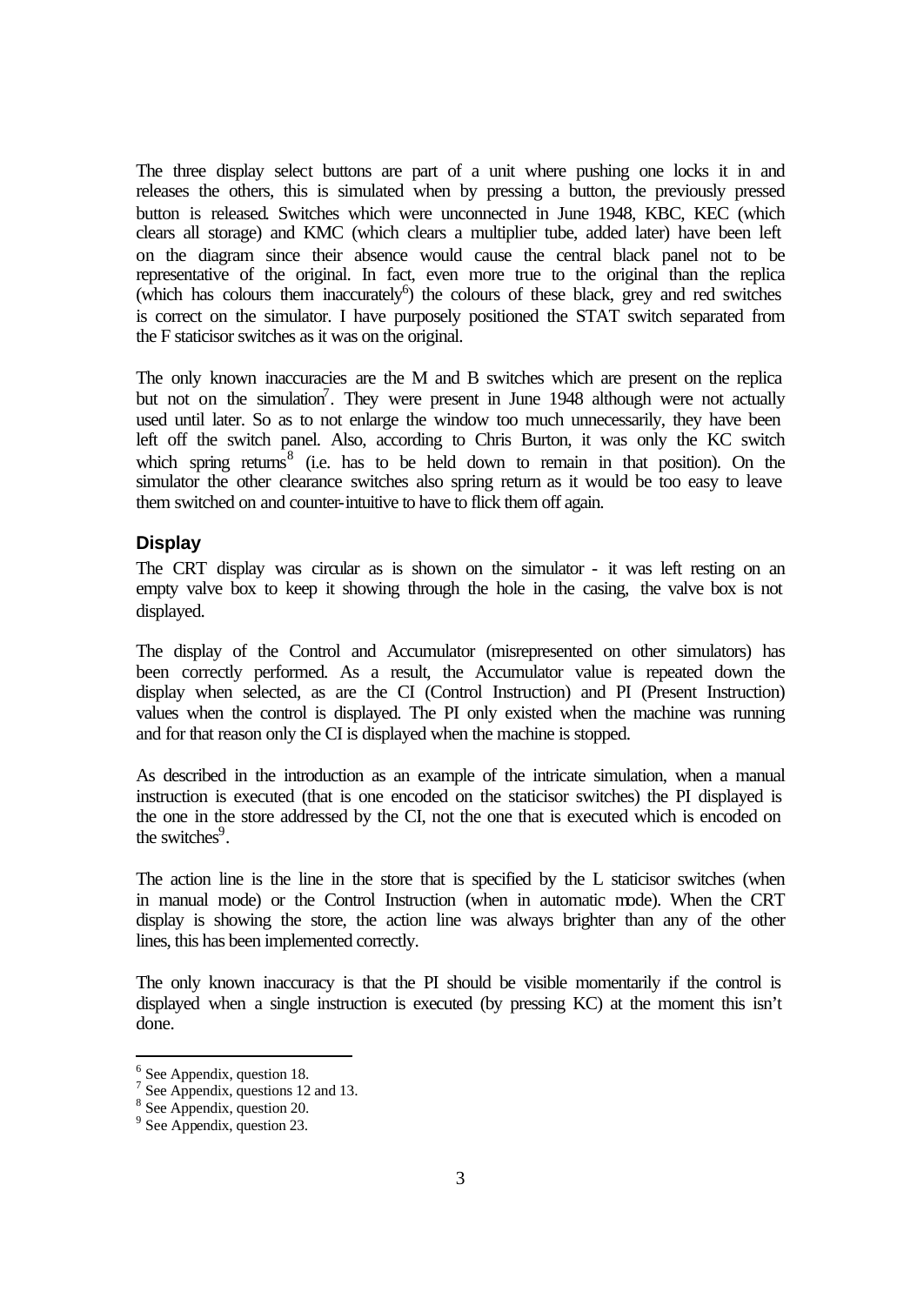## **Execution**

The exact speed of the original Baby was never firmly determined, approximations (in Chris Burton's Programmers Reference Manual, section 2.7) suggest 700 instructions per second and timings taken for historical programs seem to compare very well with the simulator if calculated at this speed. The HFR989 program is said to execute in 30 seconds on the Baby, the simulator's real-world timer also reports this.

Corruption of the control and store was not just possible but likely if parts of the switch panel were used when the machine was running. In simulating the machine I have accurately represented as many different types of corruption as possible. In general, holding down a key which affects a line while the Baby is running corrupts every line encountered while that key is held down. That also includes corruption of the PI as it is fetched from the store and any operand lines that are used by that instruction. Operations that affect in this way include typewriter keys setting or clearing bits, lines being cleared etc. It should be noted that a further complication to the simulation was that manual instructions (encoded on the switches) are not corrupted, as they are not fetched from the store, however their operands are.

It is essential that the L and F stat switches be all set to on (down) so that the instruction being fetched can get from the store to the PI. For any that aren't set, the appropriate bit is simply not fetched to the PI. Notice how all the switches necessary are set to the right configuration when using the modern controls.

There are a few known inaccuracies that have not been implemented because specifics of the corruption are not confirmed. It was thought better not to implement a corruption than to implement it incorrectly. It has been suggested that when the Baby runs in manual mode, the CI is incremented for each manual instruction executed, however it doesn't increment when just a single manual instruction is executed<sup>10</sup>. I have seen it described that if the write/erase switch is set to erase when running in automatic mode then all the action lines encountered are cleared (see Programmers Reference Manual section A3.3.3). However, on consultation the author was unsure of the accuracy of that statement so that feature has been left out. The only known inaccuracy is that if any of bits 13 to 15 (the function bits in PI) in the CI become set then the PI will become corrupted, exact details of this corruption are not available so this has only been implemented in part. Since there are so many combinations of corruptions, I would expect there to be a few other cases that are not correctly implemented though I have done my best to avoid this.

In concluding, the accuracy of the program execution is extremely good, much better than any other known simulator. In fact the simulator is such a marked improvement over previous efforts that Christopher Burton has suggested that the Manchester Computer Conservation Society might like to feature this simulator in their demonstrations.

l

 $10$  See Appendix, question 26.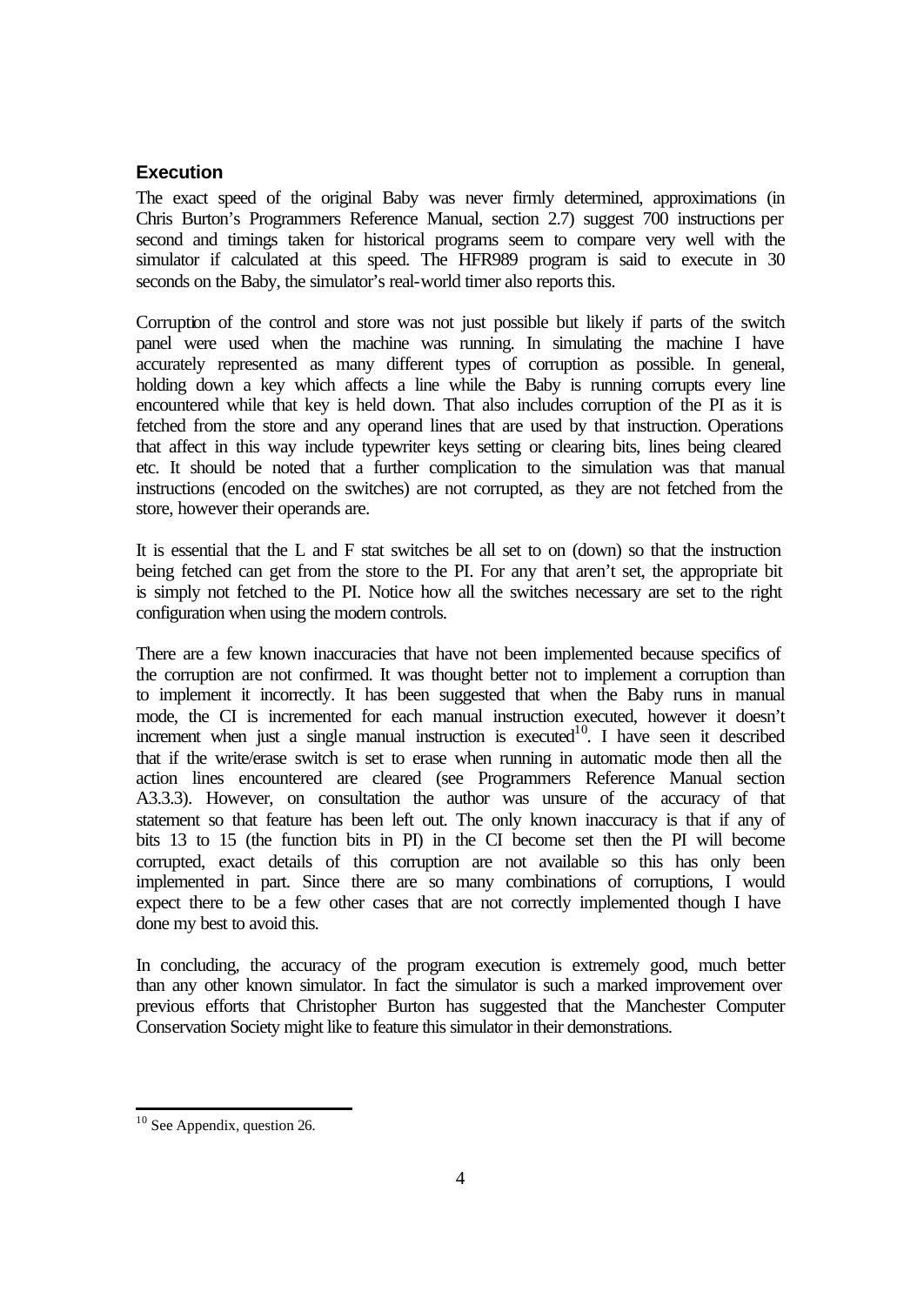#### **Sources**

While many sources obtained in the writing of this simulator date from the late 1940s, most of those proved fairly impenetrable and at a lower level than required i.e. circuit diagrams. As a result, modern information from the rebuild has also been used in interpreting the historical sources and producing the simulator.

One of the main sources used in the rebuild was the copy of the circuit diagrams that D.B.G. Edwards and A.A. Robinson made into their notebooks upon joining the team in November 1948 (although many developments had been made since June). Geoff Tootill's notebook was also available, as were several photos of the Baby in various stages of development after June 1948. It is precisely this continued development of the same machine immediately after  $21<sup>st</sup>$  June that has caused myself and others so many problems in accurately determining the original set up.

Sources used in the research of this simulator are outlined below. All Internet URLs are verified correct as of 10/1/01.

#### **Web**

Burton, C., *The Programmers Reference Manual* http://www.cs.man.ac.uk/prog98/ssemref.html

Burton, Christopher, P., 'Baby's Legacy - The Early Manchester Mainframes'**,**  ftp://ftp.cs.man.ac.uk/pub/CCS-Archive/misc/

Some programs are available as the winners from the 1998 programming competition: http://www.cs.man.ac.uk/prog98/prizewinners.html

Other programs historic programs were made available by Chris Burton. See the 'Programs provided' section at the end of the User Guide for details.

Molyneux, Andrew, "M1SIM". The simulator used for the programming competition though does not simulate the switch panel anything like correctly. http://www.cs.man.ac.uk/prog98/alt\_simulators.html

#### **Bibliography**

Burton, Christopher, P., 'Rebuilding the First Manchester Computer', pp. 379-386, *The First Computers – History and Architecture*, eds. Rojas, Raul and Hashagen, Ulf, Massachusetts Institute of Technology, 2000.

Campbell-Kelly, Martin, 'Past into Present: The EDSAC Simulator', pp. 397-416, *The First Computers – History and Architecture*, eds. Rojas, Raul and Hashagen, Ulf, Massachusetts Institute of Technology, 2000.

Campbell-Kelly, Martin and Aspray, William, *Computer – A history of the information machine*, BasicsBook, 1996, p. 100, 106, 126.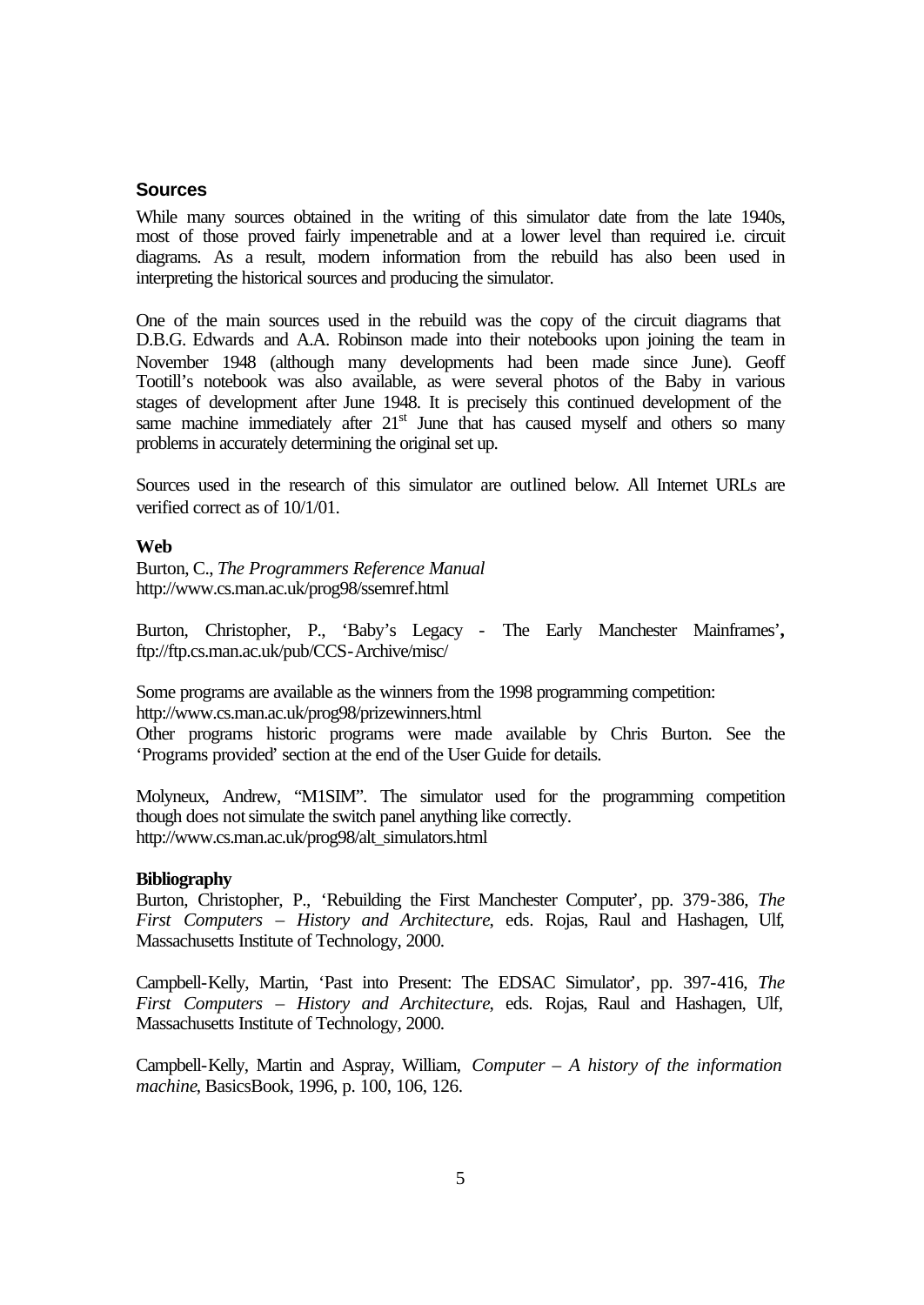Lavington, Simon, *Early British Computer – The story of vintage computers and the people who built them*, Manchester University Press, 1980, pp. 36-43.

#### **Articles**

Williams, F. C., Kilburn, T. and Tootill, G. C., 'Universal High-speed digital computers: a small-scale experimental machine', IEE, *The proceedings of the institution*, vol. 98, part II, no. 61, February 1951. The version used is that transcribed to electronic format by Chris Burton, particular reference was made to figure 9.

In depth discussions via email with Christopher P. Burton who led the team building the replica of the Baby, see Appendix.

*The Computer that Changed the World* CD ROM, produced by Europress for the University of Manchester. Available from http://www.computer50.org/mark1/cd.html Referenced CD material:

Lavington, Simon, *A History of Manchester Computers*.

Video presentations by Christopher Burton, Geoff C. Tootill and Tom Kilburn.

Kilburn, Tom, 'From Cathode Ray Tube to Ferranti Mark 1', *The Bulletin of the Computer Conservation Society*, vol. 1, no. 2, Autumn 1990.

Williams, F. C. and Kilburn, T., 'Electronic Digital Computers', *Nature*, 3<sup>rd</sup> August 1948. no. 162, 487.

The entire program is written by David Sharp, the only other credit due is for some of the graphical icons which have been borrowed from M1SIM. Thanks must also go to Christopher Burton for all the help and advice with historical accuracy, providing me with invaluable photos, giving good suggestions and testing the simulator.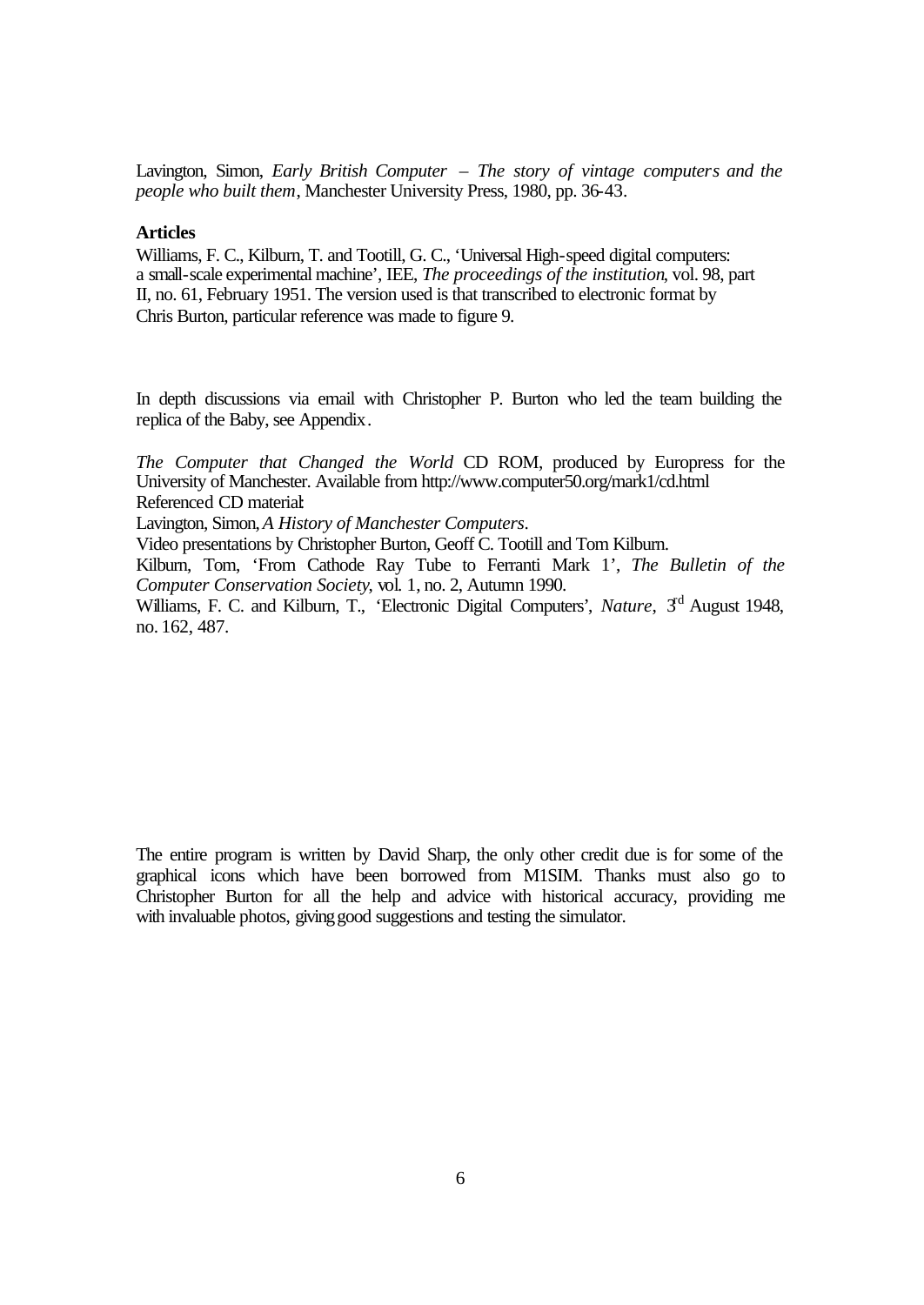#### **Appendix**

Extracts from emails between David Sharp (simulator author) and Christopher Burton (Baby replica team leader) between 27/12/00 and 10/1/01, reproduced with permission. This is present for completeness since it highlights my attempts to get every detail as accurate as possible and several obscure features that I could find no documentation about.

Q 1) I have been reading your reference manual with some interest but am curious about the sources of the information (is it just the IEE paper?).

A. The IEE paper is the primary source. It has been verified by examination of the actual circuits in the machine, which clarify the operation of the switches. Other verification, or perhaps better to say, confirmation, comes from Geoff Tootill's notebook in the Manchester Museum of Science and Industry. But I would say that the latter is not needed to get an accurate simulation.

Q 2) When you say that the IEE paper was 'verified by examination of the actual circuits in the machine', what do you mean?

A. Many of the relevant circuit diagrams exist in notebooks kept by DBG Edwards and AA Robinson. The logic structure is so simple that it is easy to make sure that the circuit diagrams and the programming definition are identical.

Q 3). Is there any way to get a look at Geoff Tootill's notebook or a copy of it?

A. The Museum of Science and industry in Manchester could make you a photocopy, but would charge you for it. You could probably examine the original by appointment. My own copy is very worn and uncopyable (I know, someone else asked.) Several of the pages are in facsimile on the CD-ROM "The Computer that Changed the World". Several are also in a paper by Brian Shelburne and me in Annals of the History of Computing July/September 1998.

Q 4). I note from the old competition website that this simulator was deemed officially representative of the baby, was this done methodically or just by a certain amount of experimentation?

A. Methodically. The author wrote a version. When we tried a few examples, we found that there were various errors, mainly in the Man Machine Interface. I wrote the Programmers Reference, confirming with colleagues that it correctly represented the way the circuits worked (by this time the replica was working), then Andy used that to correct M1SIM.

Q 5). According to your programmers reference manual, if a typewriter key is pressed when the machine is not running then the action line (which i deduce from m1sim to be the line selected by the switches on the panel) is updated accordingly. However if the machine is running, then "operation of the Typewriter will affect all the Action Lines encountered while the button is pressed". Does this mean that every line that is loaded into the PI while the button is pressed is adjusted.

A. Yes. An action line is one that is accessed, either to get the instruction or as an operand, either reading or writing. Every line that is accessed while the button is pressed will be affected, either a one or a zero written into that place, depending on the position of the write/erase switch. Exercise. Devise a program which makes use of this, eg a reaction time program.

Q 6). I notice that m1sim stops the machine running if a typewriter key is pressed, I take it this isn't correct behaviour?

A. Incorrect behaviour - one of the reasons we want to change M1SIM.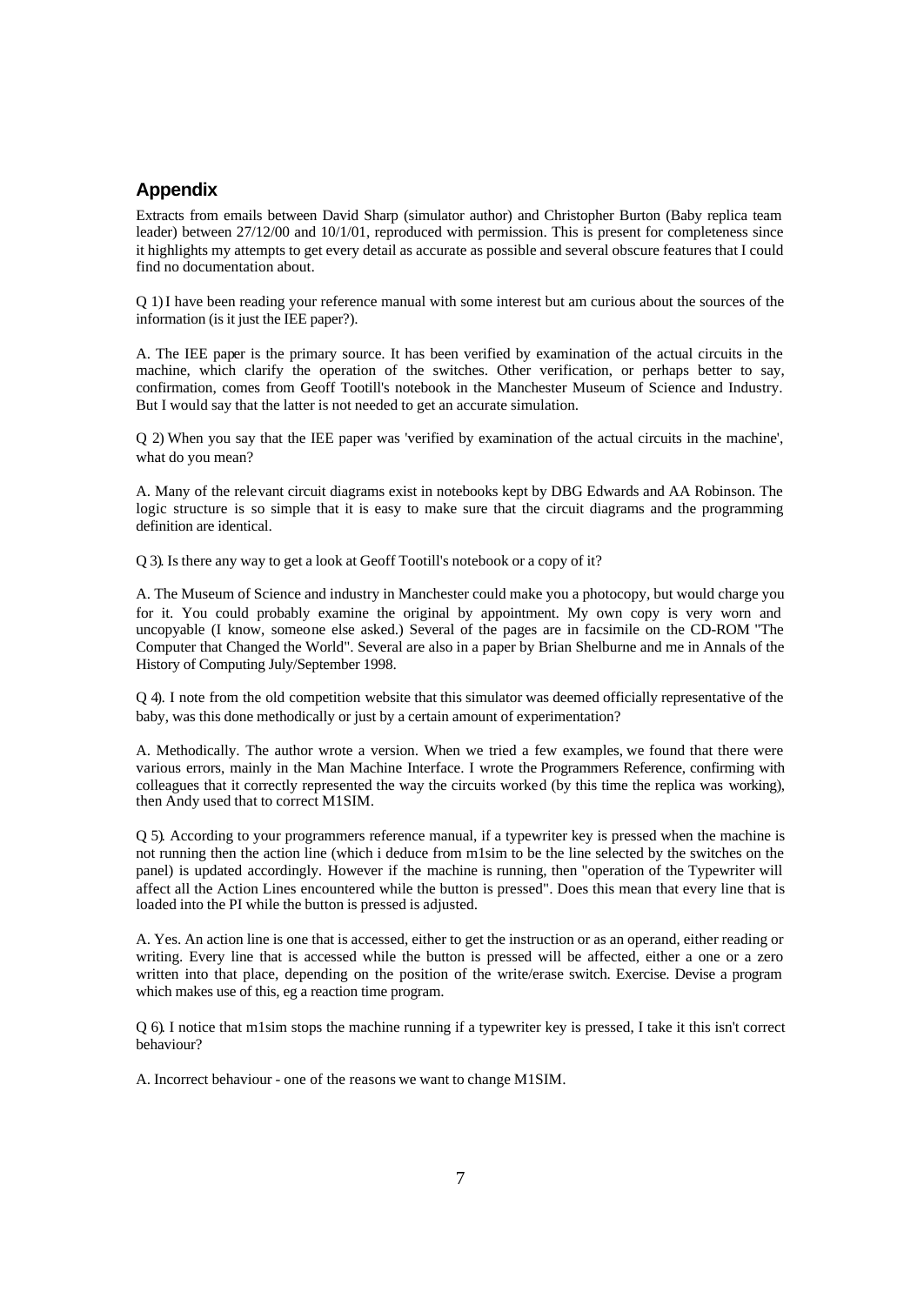Q 7). I also notice that from the docs, the accumulator and CI and PI should be repeated all the way down the monitor, but again m1sim doesn't do this, is there any particular reason for that?

A. Misunderstanding by the author of M1SIM. Another reason we want to change it.

You said you have some of the competition entries. Did you get those from the web site? Are they the winners entries? The only ancient programs available are the ones analysed in our Annals paper, namely, Turing's Long Division, Tootill's HCF, and Kilburn's Highest Factor. Have you got those already?

Q 8). Sorry to really nit-pick but is the action line overwritten before or after it's accessed, i.e. is it corrupted immediately or does the first access work ok and corruption occur afterwards? I would presume it's overwritten before/during fetching and hence reads corrupt words.

Therefore, and here's the complication, the value fetched into the present instruction would be corrupted and could therefore affect the operand which is to be corrupted, can you confirm?

A. Correct.

The answer is found in Fig 9 of the IEE paper. A 1 is written in at the same time as the corresponding digit is read, so corruption occurs after reading. A 0 is written in at the same time as reading, so corruption occurs as you read. (Note that the output of the gate with Ha on it just below the typewriter amplifier is a pulse at the appropriate digit time, every Action time, whether writing a 1 or a 0.

Q 9). Would pressing and holding the KLC switch while running corrupt the present instruction also?

A. Yes.

Q 10). The other question on this would be, are manual instructions taken from the line and function switches also corrupted in the same way?

A. No. Manual instructions are not affected by the typewiter. See Fig 9.

Here is a scanned image [Figure 1] of the replica, during construction. The typewriter buttons should have their bit number painted on the end of the maroon-coloured button in black. The end of the button is slightly concave. The toggle switches are fairly clear. The post office switches are standard, with black handles apart from three with grey handles. Only KP spring returns.

Q 11). For an instruction where the action line is not used, such as STOP and TEST, would the action line get corrupted by a key being held down - i.e. is the action line fetched irrespective of whether the instruction needs it or not?

A. An Action line is any line being addressed in the store which is not a Scan line. There are two action lines in an ordinary instruction - one to fetch the instruction, and one to fetch or write the operand. So even STOP has an action line to get the STOP instruction into PI. It also addresses the line specified in its L-bits - there is nothing to stop it, though the data goes nowhere of course as the OTG will be closed (see Fig 11b [of the IEE paper]).

Typewriter inserting a one or a zero in the store is independent of what instruction function is being currently executed. Every instruction causes two action lines to be addressed, one from the CI, one from the L-bits of the instruction (i.e of the PI). If the typewriter button is pressed during any action line, then that line is zapped in that bit position.

Q 12). What do the M and B buttons next to the A,C,Sc selectors do?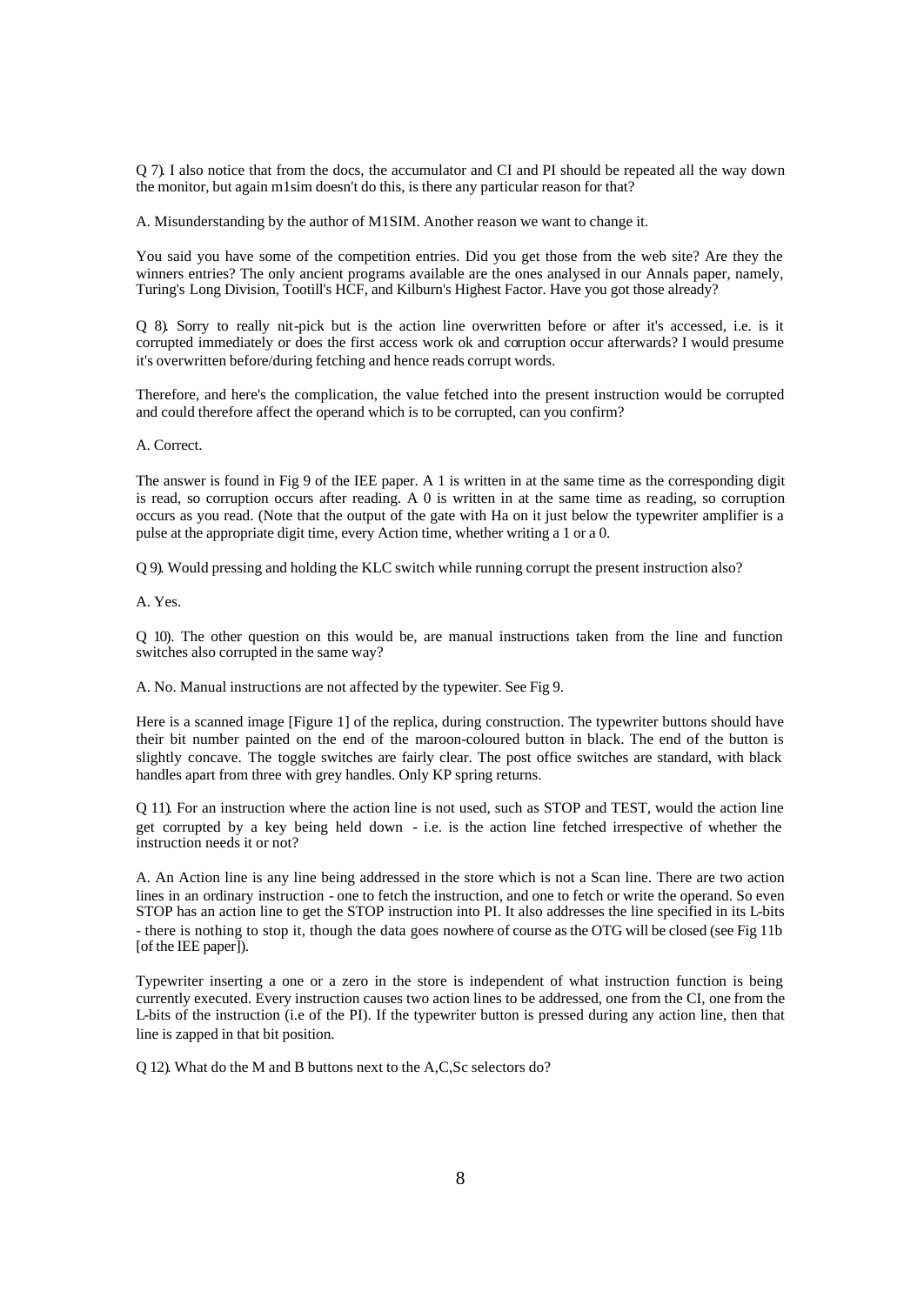A. Could be considered a point of non-authenticity! The panels are based on photos taken 15th December 1948, by which time the machine had been fitted with Multiplier and B-tube. Strictly speaking they should be unused at 21st June 1948.

Q 13). What type of buttons are the M and B buttons?

A. The five buttons are a unit where pushing in one button locks it, and releases any button already in. (This mechanism is removed in the typewriter of course). So any one of the three CRTs can be selected for display on the monitor. You may choose to leave five buttons in the GUI but only have 3 do anything. (In fact, pressing those will leave the store displayed). The switches used originally had two types of plastic button, either a top hat shape, or else a plain cylinder. I could only obtain the cylinder type, so had the top hat shape made specially. When I counted up how many to have made, I forgot to include the two spare button positions. You can choose whether to represent the original SSEM or the replica! By the way, when you get the CD-ROM, there is a 1949 BBC newsreel film which shows operation of the typewriter quite clearly, though the resolution is not as good as the real film.

Q 14). What does the subscript c on the store selector, 'Sc', stand for?

A. Actually it is S subscript 0, for store tube zero. A bit of masking tape has covered half of it. Again, by December 1948 they were just putting in extra storage tubes, and the control panel below was prepared for another bank of five switches.

Q 15). Why is the MAN AUTO labels in a different p lace to the STAT switch on the modern picture?

A. The replica panels were made before I had obtained that black and white picture, and was the best estimate I could make of what it was like derived from other photos. I probably ought to repaint the control panel. The Stat switch should be labelled MAN/AUTO as described in the PRM. I think we have just done it in ball point pen on the replica!

Q 16). Is there any chance of an image of the location of the stop lamp relative to the monitor?

A. No original photo is convincing. I placed it hanging down behind the chassis just above the monitor panel at the left. Both Geoff Tootill and Tom Kilburn have agreed that it is a plausible place though they can't guarantee it. It is just a little 1/4" dia neon bulb hanging down. Nothing like M1SIM. It is a little to the right of the four holes in a square in the panel I am pointing at in the picture. [Figure 2] … I am not pointing at the neon lamp, but at the chassis behind which the neon lamp hangs. The neon lamp is much further to the left near the upright of the rack.

Q 17). Can you tell me what the other switches are next to the line and function switches? Inparticular the furthest left, labelled 'c'?

A. Again, when the address range and function range had increased by December 1948, more switches were used. There are quite likely to have always been 7 line switches from the experiments in 1947 when they were trying as many lines as they could. These are the ones labelled 0, 1 etc above the switch. On the replica, only 0 to 4 are wired in. "C" was added later in 1948 when they increased the word length to 40 bits and put two instructions in one word. It defines which half of a word. We don't use it.

We only use the left hand three function switches labelled 13, 14, 15.

The ball dolly toggle switches are obvious. The Fswitches are actually a RAF wartime type with a somewhat cylindrical bakelite dolly, black, not nickel plated like the others. (Same as the Write/Erase switch and the prepulse switch CS)

Q 18). Why don't the light grey KLC, KSC, KAC in the modern photo appear to be the same ones that are light grey in the old photo?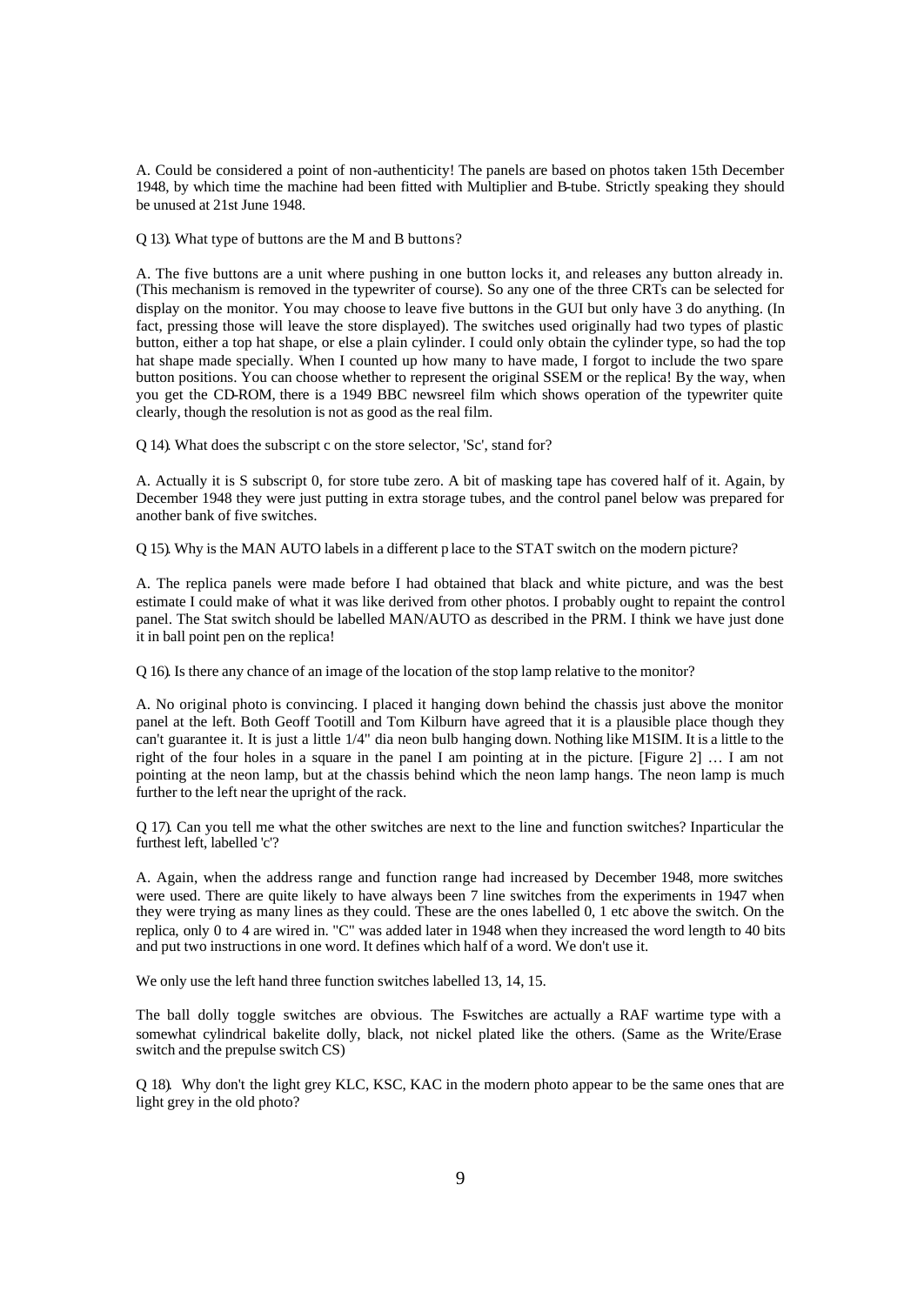An error. We ought to put them right. Thanks for pointing it out. In fact, looking again at the old photo they may have been white, but grubby with use. You should try to be authentic. Starting with KC, I suggest:

KC KLC KSC KAC KBC KCC KEC KMC black, - grey, red, grey, grey, grey, red, red - .

In the replica we only use KC, KLC, KSC, KAC, KCC, which seems to be what they had in June 1948. KEC means clear everything and was added later in 1948. KMC means clear multiplier tube; we have wired it to trigger a PC to upload a program direct into the store of the replica. Incidentally, the black panel with the switches is a standard GPO telephone exchange 10-position switch panel.

Q 19). I take it the KAC was unattached as I've not seen it mentioned elsewhere?

A. No, KAC was Key Accumulator Clear and was in use June '48.

Q 20). You say that 'Only KP spring returns', I can't see a KP switch, do you mean KSP i.e. KC?

A. I meant KC. They originally called the pulse which starts an instuction the "Completion Pulse" and by June 1948 were just changing over to call it the "Prepulse". The key meant "Key Completion" in typical GPO telephone exchange nomenclature. Geoff Tootill was fond of telephone exchange circuits and no doubt that is why he used that nomenclature. The IEE paper was based on Geoff Tootill's MSc thesis, and was published later. So there is a mixture of names for the same key. KSP was not used in June 1948.

Q 21). I'm trying to work out whether write or erase should be at the top on the switch since sources conflict: modern photo = write at top old photo  $=$  write at bottom (if my eyes don't deceive me) m1sim = write at bottom Can you confirm which was correct in the june 48 baby?

A. Old photo and M1SIM.

Q 22). Were the M & B buttons were actually present in June 1948 or not?

A. The buttons come in banks of five - they were present but unused.

Q 23). When the Baby is in manual mode and is running, does the instruction encoded on the Lstat and Fstat switches appear as the present instruction on when the control is displayed?

A. The C tube only has a PI on it during the execution of an instruction - on Single Shot there is a single fleeting view of PI.

I would have to check on the machine, but I am pretty confident that on execution of a manual instruction, the PI displayed on C will be the one which comes out of the store addressed by the CI. The instruction executed is of course the one on the switches. See Fig 9.

I think the CI does not change, i.e. you can do a manual instruction without losing your place in a program, on Single Shot, but it counts up on Run. Can't remember the logic of that just now.

[Having tried the simulator] I keyed in and ran a program without trouble - it is quite realistic. The speed looks OK though I would need to run some of our programs to be sure.

On the real machine, the action line is slightly brighter than the other 31 lines. This is because the line is being accessed more often. It is a useful feature at stop, because you can see which line is currently being selected. For example, CI may be zero, and the top line is bright. You set the Stat switch to Manual, and the